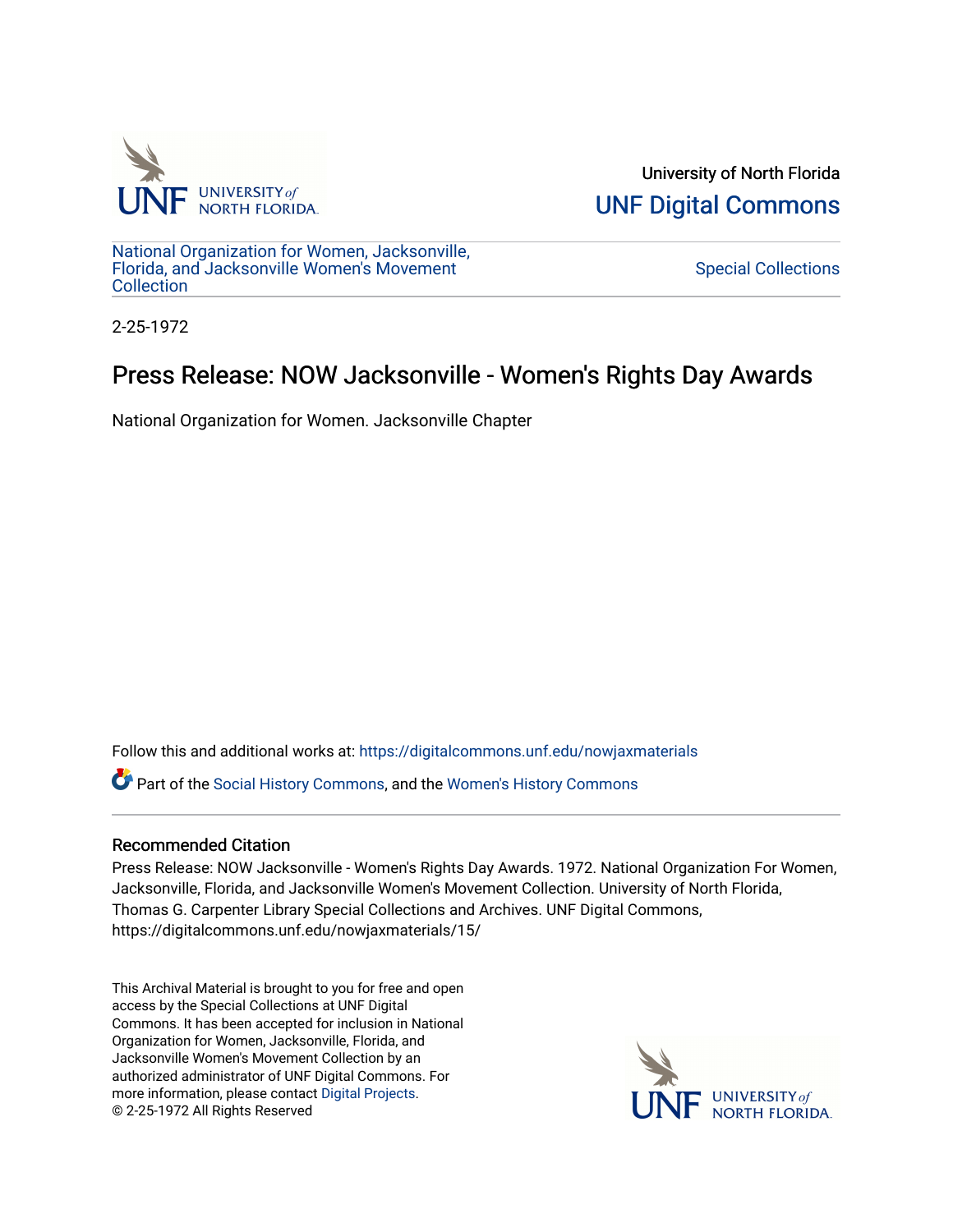## NOW JACKSONVILLE (National Organization for Women)

SPECIAL PRESS RELEASE - Friday, August 25th, 1972 at 3:00 p.m.

C ONTACT: Vicki Wengrow

 $-$  or  $-$ 

Ellen Schroer -

In honor of Women's Rights Day, team s of NOW Women presented fifteen awards to government and business representatives, commending - or censuring them for attitudes and actions specifically beneficial, or, specifically degrading to women. Most of the awards were presented on Friday, August 25th.

Each "Barefoot & Pregnant Award" Presentation was accompanied by the following statement: "We hope this is the only time this bad award will have to be presented to you." -and- "We hope this face-to-face meeting will be the beginning of your facing Women's Rights and Needs." Barefoot & Fregnant Awards were made in hope that we would encourage recipients to start taking constructive action to bring women into equal participation in society.

Barefoot & Pregnant Awards were personally presented to:

- Senator Dan Scarborouth, for active opposition to Abortion Law Repeal and for treating women Repeal Lobbyists with rudeness and contempt. . .
- Senator Lew Brantly, for the same reasons as above.
- Sheriff Dale Carson, because of the Folice Dep't's discriminatory and illegal policies in excluding women from weekly examinations for jobs classified as 'patrolman' and/or from Patrol Duty.
- $\overline{a}$ Duval County School Board, because it maintains maternity leave policies which illegally, unethically and unfairly discriminate against women. . .
- Blue Cross *&* Blue Shield for exclusion of women from managementtraining  $\text{projrams}$  and for different pay scales for men and women...
- Barefoot & Pregnant Awards were mailed to McCalls Fest Control and Folgers Coffee Company, for'advertising degrading to women". . . . NOTE: These Awards were mailed because local representatives rudely refused to meet with women.
- A special BAREFOOT *&* PREGNANT AWARD to President Nixon for attitudes detrimental to women and for his nonsupport of major legislation to benefit American women - specifically, his Veto of Child Care Bill and his inaction regarding passage of Equal Employment Opportunity Act of 1972 and the Equal Rights Amendment; his public position opposing a woman's right to control her own body, and his failure to appoint a woman to the Supreme Court. Court.